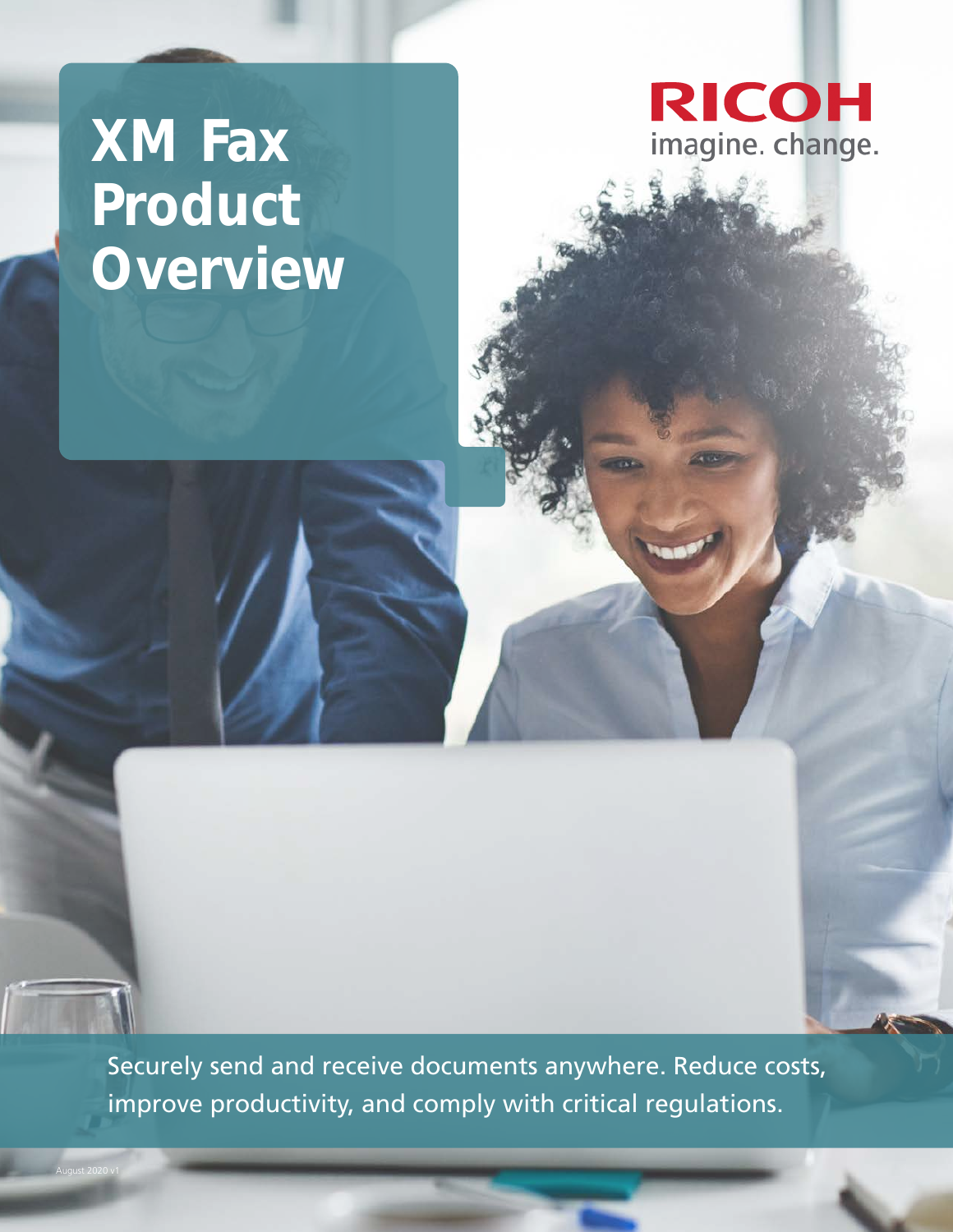

## **opentext™**

**Fax remains an essential tool for conveying sensitive information, especially for organizations in healthcare, government, education, and finance. As a document communications medium, it delivers security, convenience, and near-universal reach. Replacing traditional fax with a digital fax solution reduces costs, streamlines workflows, and facilitates easier regulatory compliance.**

OpenText™ XM Fax™ delivers excellent ROI by eliminating the need for expensive TDM phone lines, unreliable fax devices, and their associated consumables. Faxes are sent from and delivered to employees in the manner that best suits their individual workflow. Security and compliance are improved through direct-to-recipient delivery and centralized record keeping.



**Improves efficiency**  and enables secure faxing anywhere



**Increases security**  through direct delivery, centralized records, and optional zero retention



**Reduces costs** as a software-only fax over IP solution, eliminating fax hardware and analog phone lines



**Decreases compliance risks**  for key regulations - HIPAA, GDPR, FERPA, PCI DSS, SOX, etc. digital faxing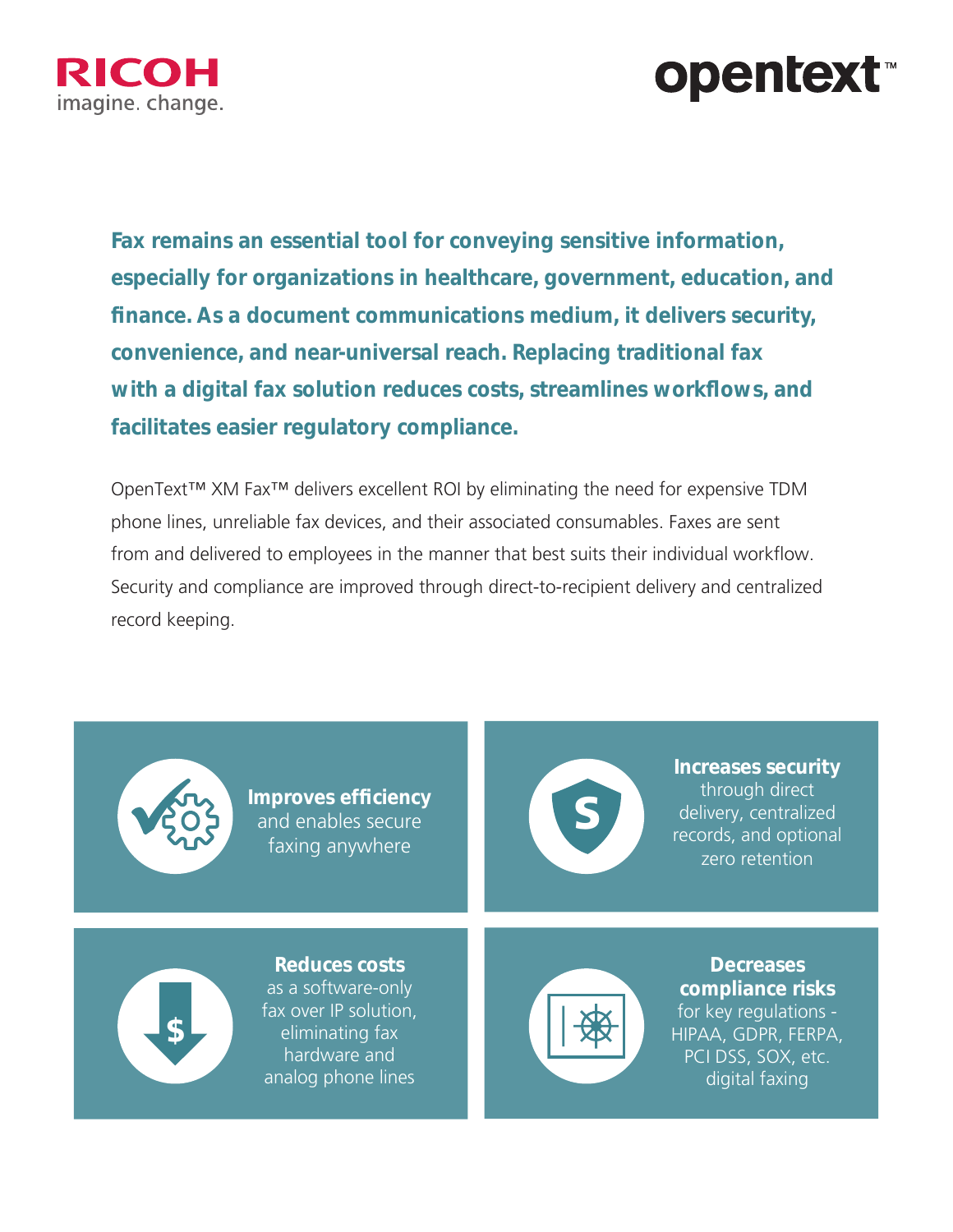### **Improves efficiency and enables secured faxing anywhere**

XM Fax allows users to send and receive faxes through any computer as well as a broad range of MFPs, EHR/ EMR systems, and mobile devices with apps for both Android and iOS. This allows secured communication from literally anywhere the user can get an internet connection, as easily as sending an email, all while maintaining essential security and traceability. Whether working from home, the field, or the office, document communications remain at their fingertips.

#### **Reduces costs**

By transitioning to XM Fax, organizations are able to shed expensive analog fax lines and discard unruly fax machines. Because faxes are sent and received digitally and only printed on demand, consumable costs (paper, toner/ink, etc.) are dramatically reduced.

#### **Increases security**

By delivering faxes direct to recipients' secured devices rather than shared trays, XM Fax dramatically reduces the risk of unauthorized people seeing privileged information. All transmissions are encrypted, including those sent through MFPs. Optional zero retention is available, and all faxes are tracked in a central database for easier audits and oversight. Managed cloud deployments are certified ISO/IEC 27001:2013 and PCI DSS.

#### **Reduces compliance risk**

XM Fax has been designed from the ground up to facilitate compliance with key industry regulations such as HIPAA, GDPR, FERPA, PCI DSS, SOX, and others. Cloud hosting in the US, Canada, and the EU is available to meet data sovereignty requirements.

*Harnessing the power of a proprietary T.38 stack, XM Fax is the leading software-only enterprise Fax over IP solution. Eliminating fax boards and other hardware dramatically improves reliability while further reducing costs. XM Fax deploys easily to simplify document communications without extensive retraining or putting regulatory compliance in peril.*

#### **Security & Regulatory Certifications**